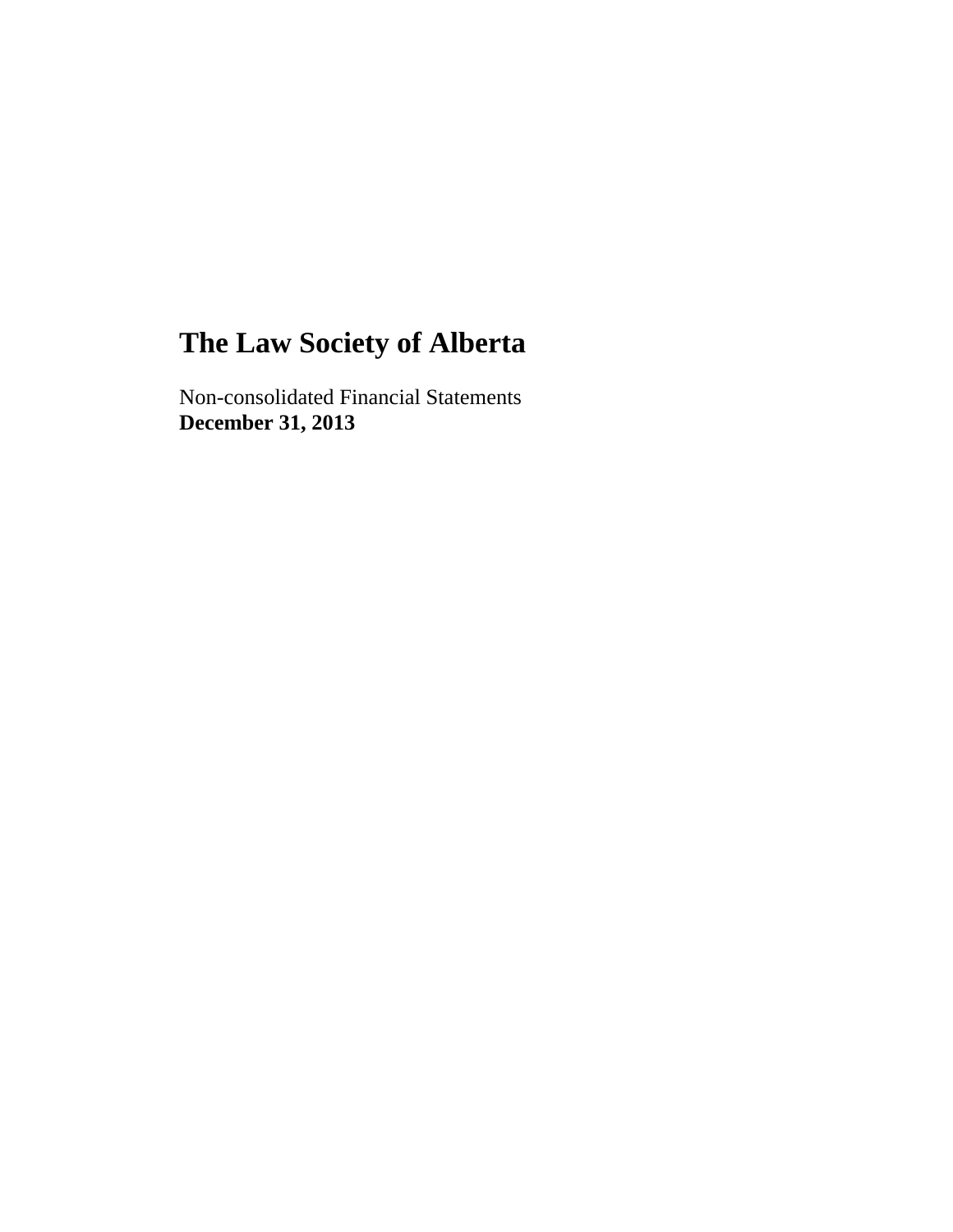

April 23, 2014

#### **Independent Auditor's Report**

#### **To the Members of the Law Society of Alberta**

We have audited the accompanying non-consolidated financial statements of The Law Society of Alberta, which comprise the non-consolidated balance sheet as at December 31, 2013 and the non-consolidated statement of revenue, expenses and fund balances and statement of cash flows for the year ended December 31, 2013, and the related notes, which comprises a summary of significant accounting policies and other explanatory information.

#### **Management's responsibility for the non-consolidated financial statements**

Management is responsible for the preparation and fair presentation of these non-consolidated financial statements in accordance with Canadian accounting standards for not-for-profit organizations, and for such internal control as management determines is necessary to enable the preparation of nonconsolidated financial statements that are free from material misstatement, whether due to fraud or error.

#### **Auditor's responsibility**

Our responsibility is to express an opinion on these non-consolidated financial statements based on our audit. We conducted our audit in accordance with Canadian generally accepted auditing standards. Those standards require that we comply with ethical requirements and plan and perform the audit to obtain reasonable assurance about whether the non-consolidated financial statements are free from material misstatement.

An audit involves performing procedures to obtain audit evidence about the amounts and disclosures in the non-consolidated financial statements. The procedures selected depend on the auditor's judgment, including the assessment of the risks of material misstatement of the non-consolidated financial statements, whether due to fraud or error. In making those risk assessments, the auditor considers internal control relevant to the entity's preparation and fair presentation of the non-consolidated financial statements in order to design audit procedures that are appropriate in the circumstances, but not for the purpose of expressing an opinion on the effectiveness of the entity's internal control. An audit also includes evaluating the appropriateness of accounting policies used and the reasonableness of accounting estimates made by management, as well as evaluating the overall presentation of the non-consolidated financial statements.

We believe that the audit evidence we have obtained is sufficient and appropriate to provide a basis for our audit opinion.

*PricewaterhouseCoopers LLP 111 5 Avenue SW, Suite 3100, Calgary, Alberta, Canada T2P 5L3 T: +1 403 509 7500, F: +1 403 781 1825, www.pwc.com/ca*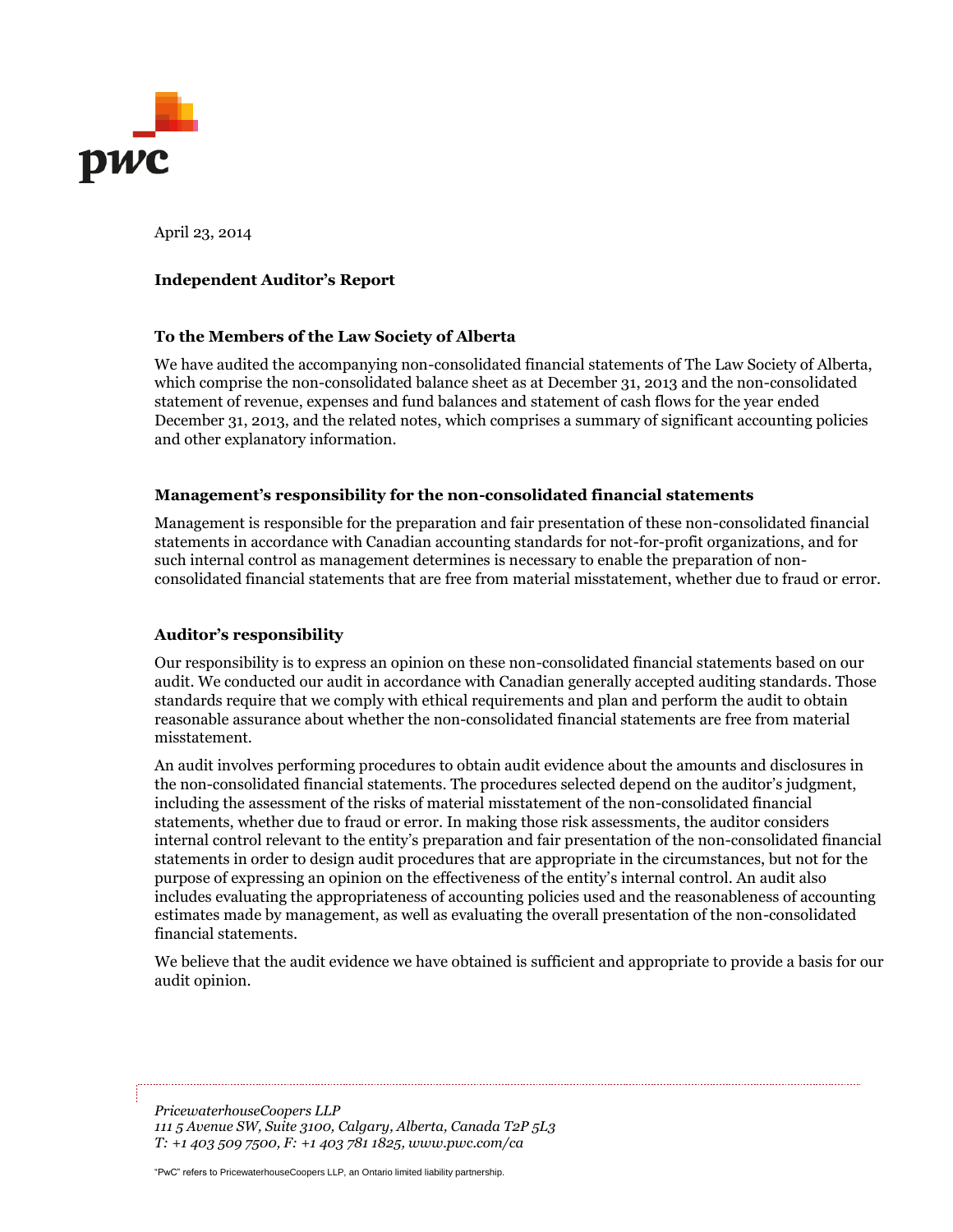

# **Opinion**

In our opinion, the non-consolidated financial statements present fairly, in all material respects, the financial position of The Law Society of Alberta as at December 31, 2013 and the results of its operations and its cash flows for the year then ended in accordance with Canadian accounting standards for not-forprofit organizations.

Pricewaterhouse Coopers LLP

**Chartered Accountants**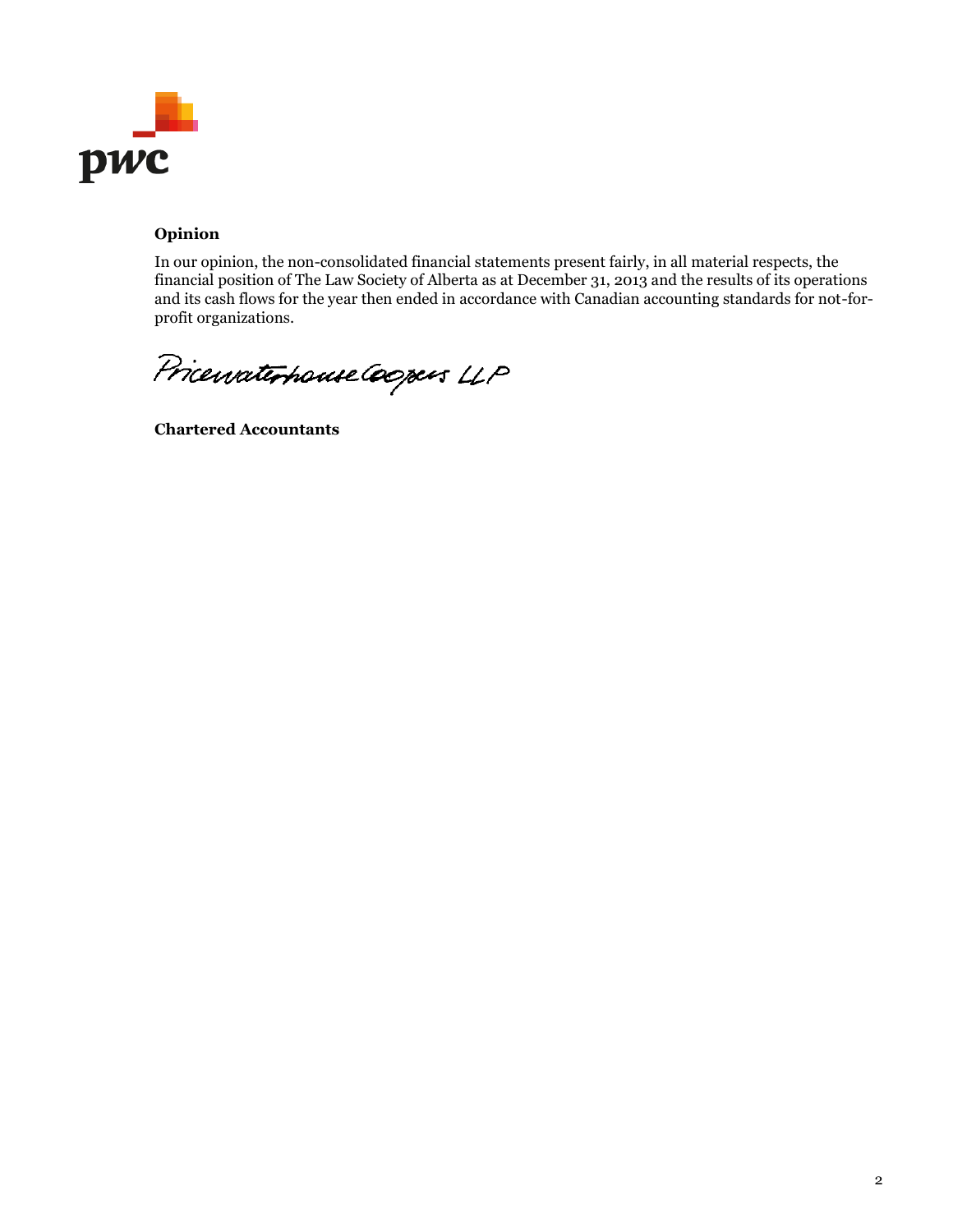# Non-consolidated Balance Sheet

# **As at December 31, 2013**

| General<br>Fund<br>\$                                  | <b>Assurance</b><br>Fund<br>\$            | <b>Viscount</b><br><b>Bennett</b><br>Trust<br>Fund<br>\$ | 2013<br>S                                          | 2012                                                   |
|--------------------------------------------------------|-------------------------------------------|----------------------------------------------------------|----------------------------------------------------|--------------------------------------------------------|
|                                                        |                                           |                                                          |                                                    |                                                        |
| 3,061,358<br>450,800<br>3,824<br>234,486<br>(134, 342) | 1,288,562<br>403,205<br>41,912<br>134,342 | 165,670<br>3<br>5,109                                    | 4,515,590<br>854,008<br>50,845<br>234,486          | 4,031,715<br>705,534<br>49.719<br>544,440              |
| 3,616,126                                              | 1,868,021                                 | 170,782                                                  | 5,654,929                                          | 5,331,408                                              |
| 551,941                                                | 10,360,002                                | 1,315,749                                                | 12,227,692                                         | 12,630,580                                             |
|                                                        | 9,140,000                                 |                                                          | 9,140,000                                          | 7,187,041                                              |
| 1,442,804                                              |                                           |                                                          | 1,442,804                                          | 1,327,900                                              |
| 1,817,374                                              |                                           |                                                          | 1,817,374                                          | 2,061,416                                              |
| 7,428,245                                              | 21,368,023                                | 1,486,531                                                | 30,282,799                                         | 28,538,345                                             |
|                                                        |                                           |                                                          |                                                    |                                                        |
| 4,075,894<br>881,340<br>86,133<br>77,340<br>33,527     | 1,094,239<br>99,527                       |                                                          | 5,170,133<br>980,867<br>86,133<br>77,340<br>33,527 | 4,835,689<br>678,119<br>17,429<br>77,340<br>50,289     |
| 5,154,234                                              | 1,193,766                                 |                                                          | 6,348,000                                          | 5,658,866                                              |
| 1,442,804<br>1,263,617                                 | 15,345,000                                |                                                          | 15,345,000<br>1,442,804<br>1,263,617               | 13,976,022<br>1,327,900<br>851,469<br>77,340<br>33,527 |
| 2,706,421                                              | 15,345,000                                |                                                          | 18,051,421                                         | 16,266,258                                             |
| 7,860,655                                              | 16,538,766                                |                                                          | 24,399,421                                         | 21,925,124                                             |
| 1,817,374                                              | 4,829,257                                 | 1,486,531                                                | 1,817,374<br>4,829,257<br>1,486,531                | 2,061,416<br>5,158,092<br>1,360,909<br>(1,967,196)     |
| (432, 410)                                             | 4,829,257                                 | 1,486,531                                                | 5,883,378                                          | 6,613,221                                              |
| 7,428,245                                              | 21,368,023                                | 1,486,531                                                | 30,282,799                                         | 28,538,345                                             |
|                                                        | (2, 249, 784)                             |                                                          |                                                    | (2, 249, 784)                                          |

**Approved by the Benchers** 

\_\_\_\_\_\_\_\_\_\_\_\_\_\_\_\_\_\_\_\_\_\_\_\_\_\_\_\_\_\_\_\_\_\_\_ Bencher \_\_\_\_\_\_\_\_\_\_\_\_\_\_\_\_\_\_\_\_\_\_\_\_\_\_\_\_\_\_\_\_\_\_\_ Bencher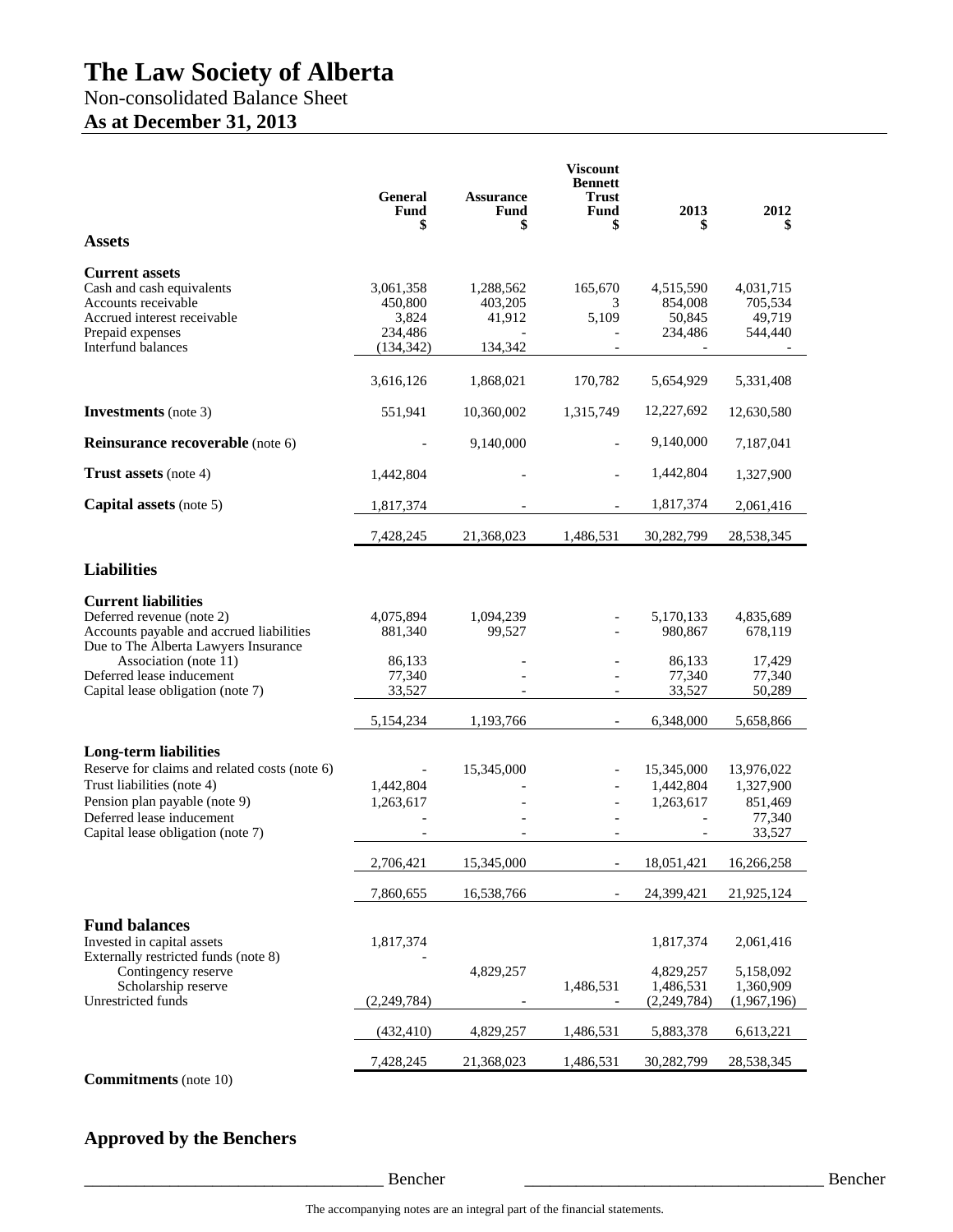Non-consolidated Statement of Revenue, Expenses and Fund Balances

**For the year ended December 31, 2013** 

|                                                                                 |                       |                                | <b>Viscount</b><br><b>Bennett</b> |                      | For the 14<br>months<br>ended     |
|---------------------------------------------------------------------------------|-----------------------|--------------------------------|-----------------------------------|----------------------|-----------------------------------|
|                                                                                 | General<br>Fund<br>\$ | <b>Assurance</b><br>Fund<br>\$ | <b>Trust</b><br>Fund<br>\$        | 2013<br>\$           | <b>December</b><br>31, 2012<br>\$ |
| <b>Revenue</b>                                                                  |                       |                                |                                   |                      |                                   |
| Practice fees                                                                   | 16,601,661            | 5,090,146                      |                                   | 21,691,807           | 24,332,710                        |
| Investment income                                                               | 80,374                | 1,065,762                      | 74,451                            | 1,220,587            | 1,580,782                         |
| Management fee (note 11)                                                        | 1,692,000             |                                |                                   | 1,692,000            | 1,582,000                         |
| Enrolment and application fees                                                  | 487,770               | $\blacksquare$                 | $\overline{a}$                    | 487,770              | 455,638                           |
| Other                                                                           | 115,000               | $\overline{a}$                 |                                   | 115,000              | 70,272                            |
| Fines and penalties                                                             | 67,000                |                                |                                   | 67,000               | 47,500                            |
|                                                                                 | 19,043,805            | 6,155,908                      | 74,451                            | 25,274,164           | 28,068,902                        |
| <b>Expenses</b>                                                                 |                       |                                |                                   |                      |                                   |
| Corporate costs                                                                 |                       |                                |                                   |                      |                                   |
| Premises operating costs                                                        | 1,495,237             |                                |                                   | 1,495,237            | 1,599,009                         |
| General corporate costs                                                         | 1,005,772             | 58,303                         | 4,098                             | 1,068,173            | 852,670                           |
| Amortization                                                                    | 845,464               |                                |                                   | 845,464              | 880,983                           |
| Indemnity bond fees                                                             |                       | 249,072                        |                                   | 249,072              | 295,010                           |
| Departmental costs<br>Secretariat                                               | 1,801,492             |                                |                                   | 1,801,492            | 1,870,373                         |
| Counsel                                                                         | 1,990,810             |                                |                                   | 1,990,810            | 1,887,975                         |
| Trust safety                                                                    |                       | 2,100,753                      |                                   | 2,100,753            | 2,413,204                         |
| Complaints                                                                      | 1,852,477             |                                | $\bar{a}$                         | 1,852,477            | 1,870,981                         |
| Custodianships                                                                  |                       | 644,455                        |                                   | 644,455              | 498,313                           |
| Membership                                                                      | 1,643,780             |                                | ÷,                                | 1,643,780            | 1,226,091                         |
| Administration                                                                  | 1,362,152             |                                | ä,                                | 1,362,152            | 1,444,978                         |
| Human resources                                                                 | 940,447               |                                | ÷,                                | 940,447              | 786,343                           |
| Business technology                                                             | 2,422,754             |                                |                                   | 2,422,754            | 2,546,777                         |
| Accounting<br>Professionalism, competence, & access                             | 448,329<br>2,727,158  |                                | ä,                                | 448,329<br>2,727,158 | 530,014<br>2,243,178              |
| Investigations                                                                  | 539,144               |                                |                                   | 539,144              | 786,385                           |
| Communications                                                                  | 584,520               |                                |                                   | 584,520              | 757,402                           |
| Privacy and records management                                                  | 448,421               |                                |                                   | 448,421              | 426,048                           |
| Member regulation administration                                                | 697,416               |                                |                                   | 697,416              | 633,543                           |
| Practice review                                                                 | 529,144               | $\sim$                         |                                   | 529,144              | 476,847                           |
| Policy and research                                                             | 996,253               |                                |                                   | 996,253              | 1,092,887                         |
| Provision for claims & related costs net (note 6)                               |                       | 1,335,776                      | ä,                                | 1,335,776            | 1,924,237                         |
| Scholarships                                                                    |                       |                                | 40,000                            | 40,000               | 20,000                            |
|                                                                                 | 22,330,770            | 4,388,359                      | 44,098                            | 26,763,227           | 27,063,248                        |
| Excess (deficiency) of revenue over expenses for the<br>year before other items | (3,286,965)           | 1,767,549                      | 30,353                            | (1,489,063)          | 1,005,654                         |
| Other items:                                                                    |                       |                                |                                   |                      |                                   |
| Unrealized gain (loss) on investments                                           | (18, 110)             | 399,616                        | 95,269                            | 476,775              | 25,422                            |
| Recovered costs                                                                 | 282,445               |                                |                                   | 282,445              | 125,884                           |
| Interfund management fees                                                       | 2,496,000             | (2,496,000)                    |                                   |                      |                                   |
|                                                                                 |                       |                                |                                   |                      |                                   |
| Excess (deficiency) of revenue over expenses<br>for the year                    | (526, 630)            | (328, 835)                     | 125,622                           | (729, 843)           | 1,156,960                         |
| Fund balance (deficiency) – beginning of year                                   | 94,220                | 5,158,092                      | 1,360,909                         | 6,613,221            | 5,456,261                         |
| Fund balance – end of year                                                      | (432, 410)            | 4,829,257                      | 1,486,531                         | 5,883,378            | 6,613,221                         |

The accompanying notes are an integral part of the financial statements.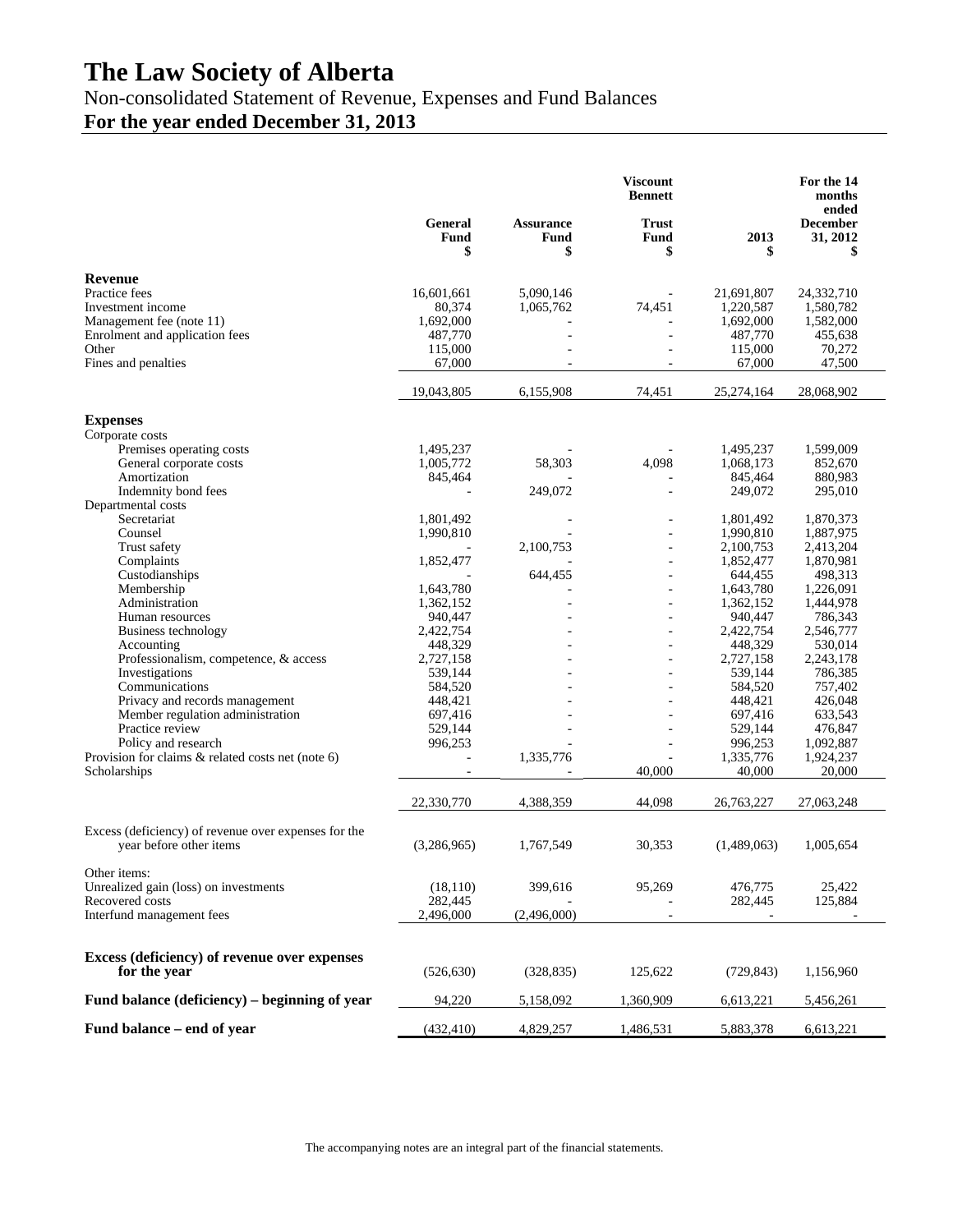Non-consolidated Statement of Cash Flows **For the year ended December 31, 2013** 

|                                                                                               |                       | <b>Viscount</b>                |                                                     | For the 14<br>months     |                                      |
|-----------------------------------------------------------------------------------------------|-----------------------|--------------------------------|-----------------------------------------------------|--------------------------|--------------------------------------|
|                                                                                               | General<br>Fund<br>\$ | <b>Assurance</b><br>Fund<br>\$ | <b>Bennett</b><br><b>Trust</b><br><b>Fund</b><br>\$ | 2013                     | ended<br><b>December</b><br>31, 2012 |
| Cash provided by (used in)                                                                    |                       |                                |                                                     |                          |                                      |
| <b>Operating activities</b>                                                                   |                       |                                |                                                     |                          |                                      |
| Excess (deficiency) of revenue over expenses for<br>the period                                | (526, 630)            | (328, 835)                     | 125,622                                             | (729, 843)               | 1,156,960                            |
| Items not affecting cash                                                                      |                       |                                |                                                     |                          |                                      |
| Amortization<br>Gain on sale of investments                                                   | 845,464               | (749, 910)                     | (39,959)                                            | 845.464                  | 880,983                              |
| Unrealized (gain) loss on investments                                                         | 10,983<br>18,110      | (399, 616)                     | (95,269)                                            | (778, 886)<br>(476, 775) | (925, 800)<br>(25, 422)              |
| Provision for claims $&$ related costs (note 6)                                               |                       | 1,335,776                      |                                                     | 1,335,776                | 1,924,237                            |
| Lease inducement                                                                              | (77, 340)             |                                |                                                     | (77, 340)                | (90, 234)                            |
|                                                                                               | 270,587               | (142, 585)                     | (9,606)                                             | 118,396                  | 2,920,724                            |
| Change in non-cash working capital items<br>Claims and related costs paid – net of recoveries | 629,075               | 187,578                        | (693)                                               | 815,960                  | (3,664,691)                          |
| (note 6)                                                                                      |                       | (1,919,757)                    |                                                     | (1,919,757)              | (537, 195)                           |
| Increase in pension plan payable                                                              | 412,148               |                                |                                                     | 412,148                  | 112,400                              |
|                                                                                               | 1,311,810             | (1,874,764)                    | (10,299)                                            | (573, 253)               | (1,168,762)                          |
| <b>Investing activities</b>                                                                   |                       |                                |                                                     |                          |                                      |
| Proceeds on disposal of investments                                                           | 761,030               | 6,208,111                      | 298,780                                             | 7,267,921                | 11,320,023                           |
| Purchase of investments                                                                       | (362, 590)            | (4,930,663)                    | (316, 118)                                          | (5,609,371)              | (9,308,968)                          |
| Purchase of capital assets                                                                    | (601, 422)            |                                |                                                     | (601, 422)               | (956, 974)                           |
|                                                                                               | (202,982)             | 1,277,448                      | (17, 338)                                           | 1,057,128                | 1,054,081                            |
| Increase (decrease) in cash and cash                                                          |                       |                                |                                                     |                          |                                      |
| equivalents                                                                                   | 1,108,828             | (597,316)                      | (27, 637)                                           | 483,875                  | (114, 681)                           |
|                                                                                               |                       |                                |                                                     |                          |                                      |
| Cash and cash equivalents – beginning of<br>the year                                          | 1,952,530             | 1,885,878                      | 193,307                                             | 4,031,715                | 4,146,396                            |
|                                                                                               |                       |                                |                                                     |                          |                                      |
| Cash and cash equivalents – end of the                                                        |                       |                                |                                                     |                          |                                      |
| year                                                                                          | 3,061,358             | 1,288,562                      | 165,670                                             | 4,515,590                | 4,031,715                            |
| Cash and cash equivalents comprised of:                                                       |                       |                                |                                                     |                          |                                      |
| Cash                                                                                          | 406,367               | 172,973                        | 15,031                                              | 594,371                  | 470,431                              |
| Cash equivalents                                                                              | 2,654,991             | 1,115,589                      | 150,639                                             | 3,921,219                | 3,561,284                            |
|                                                                                               | 3,061,358             | 1,288,562                      | 165,670                                             | 4,515,590                | 4,031,715                            |
| Interest received                                                                             | 93,516                | 205,095                        | 20,510                                              | 319,121                  | 473,763                              |

The accompanying notes are an integral part of the financial statements.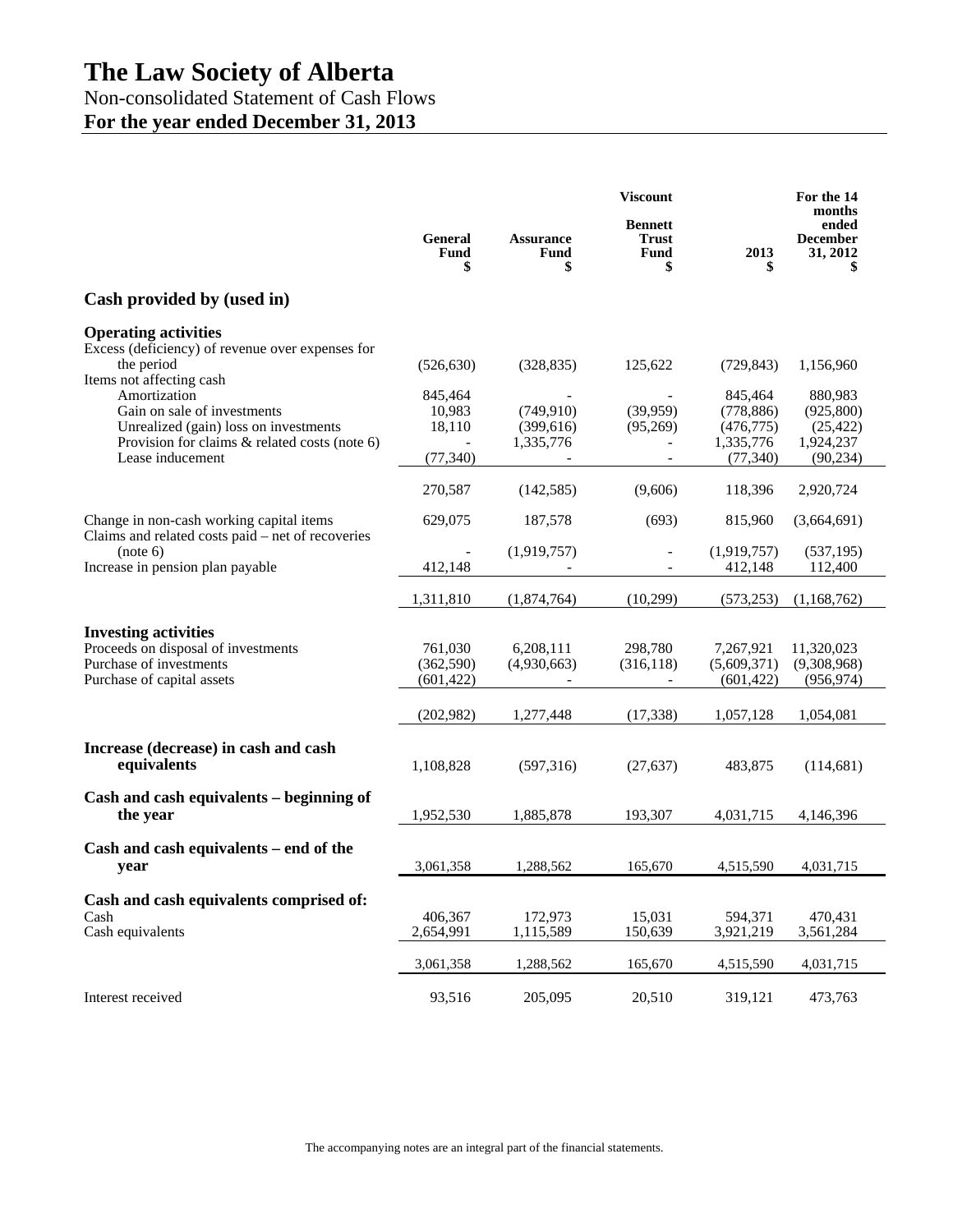Notes to Non-consolidated Financial Statements For the year ended December 31, 2013

# **1 General**

The Law Society of Alberta (the "Society") operates under the authority of the Legal Profession Act, Chapter L-8, Revised Statutes of Alberta 2000. The Society administers programs which help promote a high standard of legal services and professional conduct through governance and regulation of an independent legal profession. The financial statements of the Society are prepared on a non-consolidated basis (refer to Note 11 "Related Party Transactions").

On June 9, 2012, the Benchers of the Society approved a change in the fiscal year-end of the Society to December 31 to be effective as at December 31, 2012.

## **2 Summary of significant accounting policies**

#### **Basis of accounting**

These financial statements are prepared in accordance with Canadian Accounting Standards for not for profit organizations (ASNPO) as issued by the Canadian Accounting Standards Board.

#### **Use of estimates**

The preparation of the financial statements in conformity with Canadian accounting standard not-for-profit organizations (ASNPO) requires management to make estimates and assumptions that affect the reported amounts of assets and liabilities as at the date of the financial statements and the reported amounts of revenue and expenses during the reporting periods. Actual results could differ from these estimates.

#### **Fund accounting**

The Society has the following funds:

#### **General Fund**

The General Fund is an unrestricted fund which provides for the administration and governance of the Society's day to day business.

#### **Assurance Fund**

The Assurance Fund is a restricted fund which is maintained to reimburse, at the discretion of the Benchers, the principal amount of losses caused by a member through the misappropriation or wrongful conversion of money or other property entrusted to or received by a member in the member's capacity as a barrister and solicitor and in the course of the member's practice as a barrister and solicitor.

In addition, the Assurance Fund is maintained to provide for the cost of review of members' trust accounts, custodianships and the investigation of claims.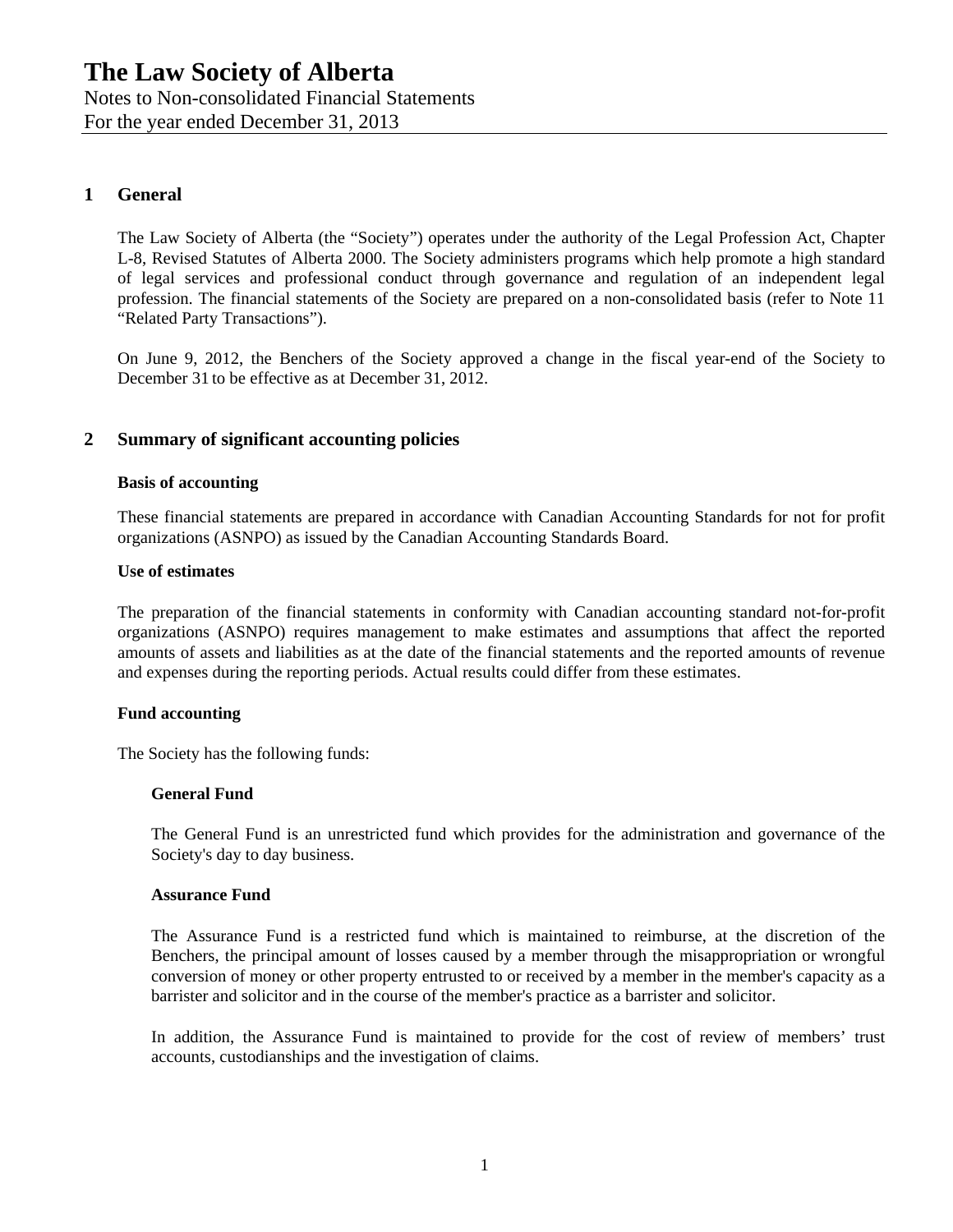#### **Viscount Bennett Trust Fund**

The Viscount Bennett Trust Fund is a restricted fund, the principal of which was gifted to the Society by the Right Honourable Viscount Bennett. The income generated by this fund is to be used for scholarships for students-at-law, resident in Alberta.

#### **Financial Instruments**

The Society initially measures financial assets and financial liabilities at fair value. It subsequently measures its investments at fair value. The financial assets subsequently measured at amortized cost include cash and cash equivalents, accounts receivable and accrued interest receivable. The financial liabilities subsequently recorded at amortized cost include accounts payable and accrued liabilities.

The Society's investments consist of equity securities, corporate bonds, municipal government bonds, provincial government bonds and federal government bonds. The investment in equity securities which are traded on an active market are recorded at fair value. The Society has elected to record the investments in corporate bonds, municipal bonds, municipal government bonds, provincial government bonds and federal government bonds at fair value. Changes in fair value of the investments are recorded on the statement of revenue, expenses and fund balances. The investments which are not traded on the active market are recorded at cost.

Financial assets are tested for impairment at the end of each reporting period when there are indications that the assets may be impaired.

#### **Revenue recognition**

The Society follows the deferral method for revenue recognition. The Society's membership year runs from March 15 to March 15 of the subsequent year. Amounts received or receivable from the membership fee and Assurance Fund levy that pertain to the membership period subsequent to the year-end are deferred and recognized as revenue in the next fiscal year. Fees and levies are included in the line item titled practice fees. Investment income earned on investments is recognized in the fund in which the investments are maintained.

#### **Recoveries**

Recoveries from insurers and other third parties are recorded as revenue when they can be reasonably estimated and collectability is reasonably assured. Otherwise, the recovery is recorded when received.

#### **Reserve and Provision for claims and related costs**

The provision for claims and related costs of the Assurance Fund is based upon the change from year to year in the reinsurance recoverable and reserve for claims and related costs. The reserve value is based on the actuarially determined discounted cost of possible claims and related costs as at the end of the fiscal year.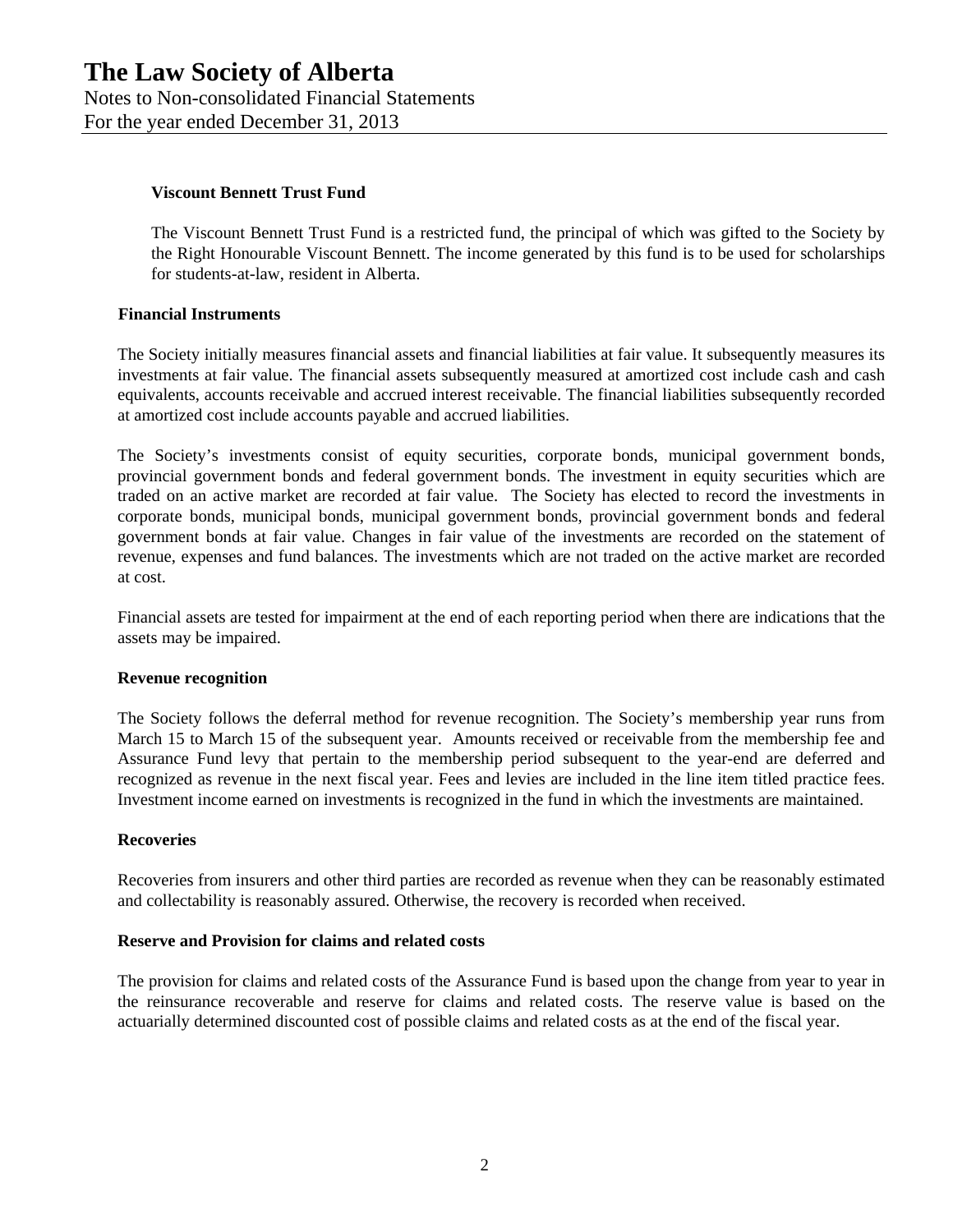The Society's actuary is engaged to provide an annual valuation of the reserve for claims and related costs for the Assurance Fund in accordance with the standards of practice adopted by the Canadian Institute of Actuaries. For the purpose of this actuarial valuation, the actuary made use of certain information contained in the Society's financial records.

#### **Reinsurance recoverable**

In the normal course of business, the Society seeks to limit exposure to losses on large risks by purchasing reinsurance from reinsurers. The amounts reported in the balance sheet include estimates of amounts expected to be recovered from reinsurers on incurred losses that have not yet been paid.

The provision for claims and related costs has been disclosed on a gross basis with an offsetting asset reflecting the reinsurance recoverable.

#### **Cash and cash equivalents**

Cash and cash equivalents include cash and short-term investments that are highly liquid and are readily convertible to known amounts of cash and are subject to insignificant risk of change in value.

#### **Investment income**

Investment income comprises of interest, dividends, fund distributions, and gains and losses realized on the disposal of investments. Interest and dividends earned on investments are included as revenue on an accrual basis. The change in fair value of investments is recorded in the statement of revenue, expenses and fund balances as an unrealized gain (loss).

#### **Capital assets**

Capital assets are recorded at cost net of accumulated amortization. Amortization is calculated on a straight-line basis at the following annual rates:

| Furniture and equipment                     | 20%                                          |
|---------------------------------------------|----------------------------------------------|
| Furniture and equipment under capital lease | 20%                                          |
| Computer                                    | $33 - 1/3\%$                                 |
| Leasehold improvements                      | Over lease term (ranging from 2 to 10 years) |

#### **Deferred lease inducement**

The deferred lease inducement, representing the benefit of cash inducements, is amortized over the remaining term of the applicable lease.

#### **Post-employment benefits**

The Society maintains pension plans which provide defined benefit and defined contribution pension benefits. Pension costs and obligations for the defined benefit pension plans are determined using the projected benefit method and are charged to the statement of revenue, expense and fund balances based upon the actuarial valuation calculation.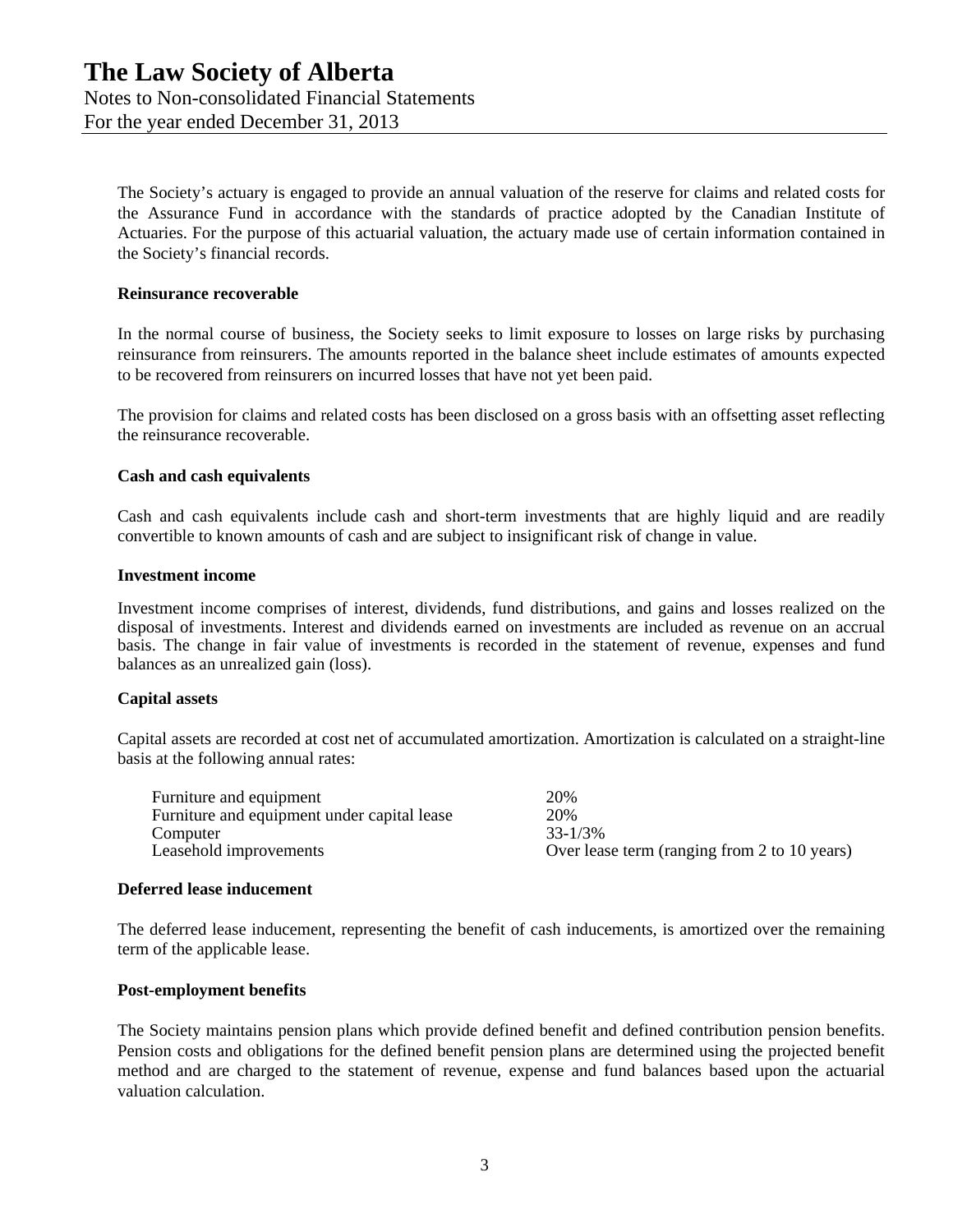Pension plan assets of the registered pension plan (RPP) are measured at fair value and the expected return on pension plan assets is determined using market related values. The supplemental retirement plan (SRP) does not hold any assets. There is no amortization of adjustments arising from amendments for either the RPP or SRP as these items are nil. The excess of the net actuarial gain or loss over 10% of the greater of the benefit obligation and the fair value of plan assets is amortized over the average remaining service period of the active employees. Commencing in fiscal 2014, pursuant to changes in accounting standards, actuarial gains and losses will be fully reflected in the year such gain or loss occurs.

#### **Income taxes**

The Society meets the qualifications of a non-profit organization as defined in the Income Tax Act and, as such, is exempt from income taxes.

#### **Donated services**

A portion of the Society's work is dependent on the voluntary service of many members, particularly the significant contribution of the Benchers. These services are not normally purchased by the Society and due to the difficulty in determining their fair value, donated services are not recognized in these financial statements.

#### **3 Investments**

The Society's investments are governed by a Statement of Investment Policies and Goals approved by the Benchers and managed under contract with an investment manager. The Society's investments are carried at fair market value, subject to normal market fluctuations, and the statement of revenue, expenses, and fund balances reports both realized and unrealized gains and losses on investments. The Society's investments consist of bonds and equity investments.

Investments at December 31 are as follows:

|                                                  | 2013<br>\$ | 2012<br>\$ |
|--------------------------------------------------|------------|------------|
| <b>Bonds denominated in Canadian dollars:</b>    |            |            |
| Corporate                                        | 3,020,131  | 3,076,590  |
| Municipal government                             |            |            |
| Provincial government                            | 1,924,916  | 2,074,382  |
| Federal government                               | 2,263,528  | 2,302,760  |
|                                                  | 7,208,575  | 7,453,732  |
| <b>Equities denominated in Canadian dollars:</b> | 5,019,117  | 5,176,848  |
|                                                  | 12,227,692 | 12,630,580 |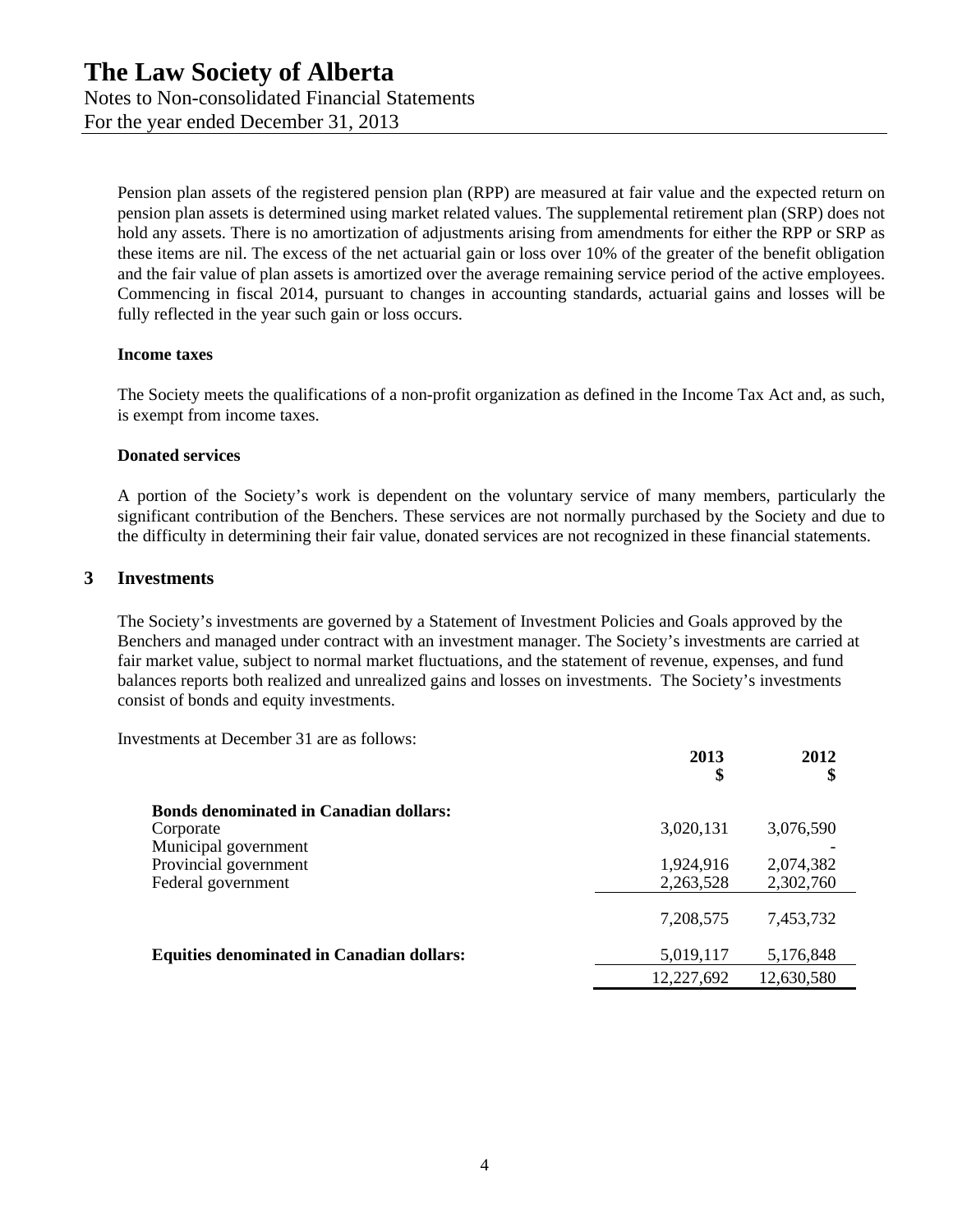Notes to Non-consolidated Financial Statements For the year ended December 31, 2013

## **4 Trust assets and liabilities**

The Legal Profession Act provides that lawyers' trust funds which cannot be disbursed must be forwarded to the Society. In 2013, approximately \$201,000 (2012 – \$195,000) was received. The Society holds the funds in trust for a five year period, refunds amounts to claimants as appropriate, and thereafter forwards any unclaimed funds to the Alberta Law Foundation. Amounts forwarded to the Alberta Law Foundation during the 2013 fiscal period were approximately \$92,000 (2012 – \$81,000).

# **5 Capital assets**

|                         |            |                                          | 2013             | 2012       |
|-------------------------|------------|------------------------------------------|------------------|------------|
|                         | Cost<br>\$ | <b>Accumulated</b><br>amortization<br>\$ | <b>Net</b><br>\$ | <b>Net</b> |
| Furniture and equipment | 582,531    | 365,786                                  | 216,745          | 285,586    |
| Computer                | 2,057,058  | 1,204,690                                | 852,368          | 813,889    |
| Leasehold improvements  | 1,943,869  | 1,195,608                                | 748,261          | 961,941    |
|                         | 4,583,458  | 2,766,084                                | 1,817,374        | 2,061,416  |

Included in furniture and equipment are assets acquired through capital lease with a net book value of \$33,527 (2012 - \$83,816).

## **6 Reserve for claims and related costs**

The change in reinsurance recoverable is summarized as follows:

|                                               | 2013<br>\$ | For the 14<br>months ended<br>December 31,<br>2012 |
|-----------------------------------------------|------------|----------------------------------------------------|
| Reinsurance recoverable – beginning of period | 7,187,041  | 4,987,116                                          |
| Increase due to claims experience             | 1,952,959  | 2,199,925                                          |
| Reinsurance recoverable – end of period       | 9,140,000  | 7,187,041                                          |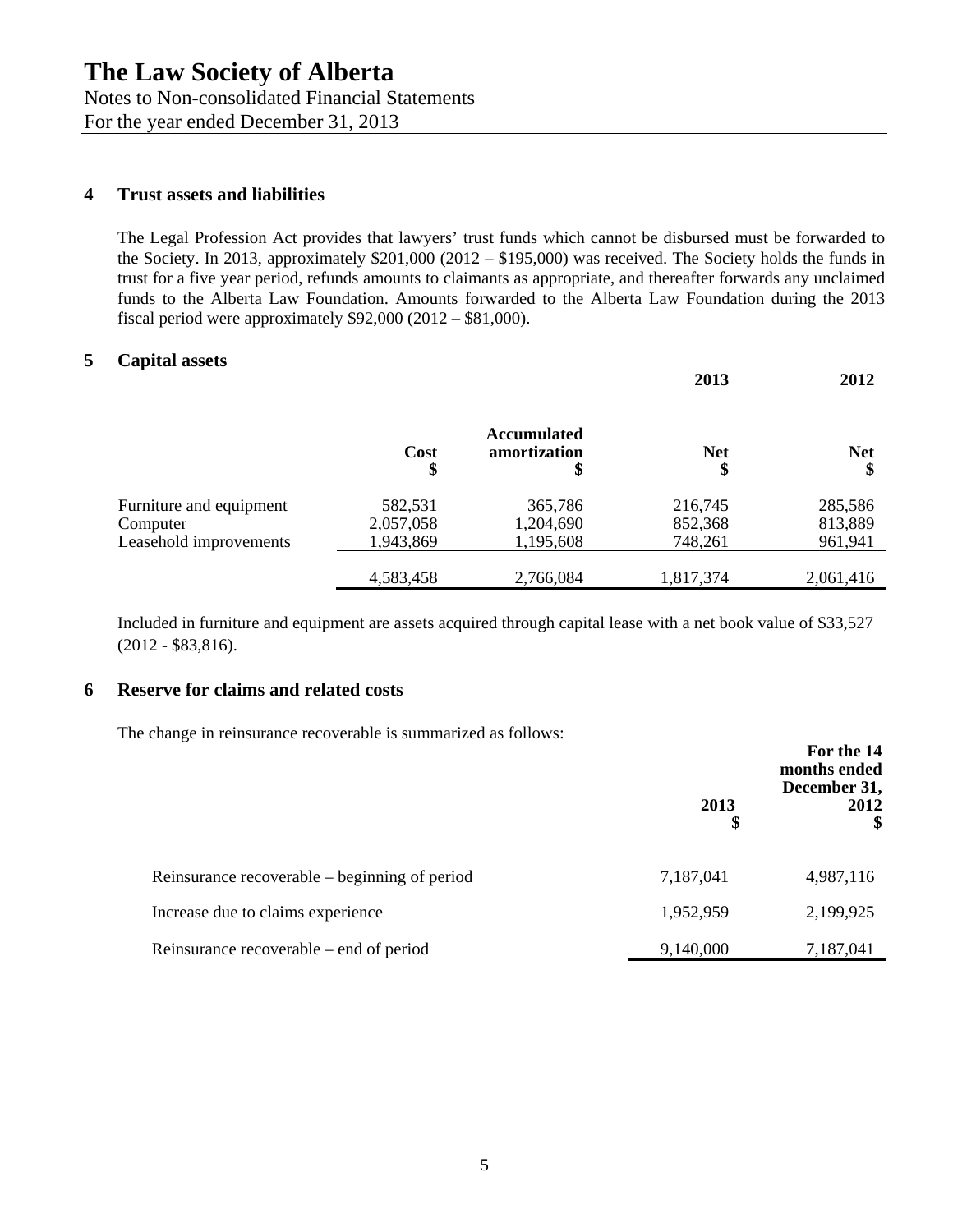For the year ended December 31, 2013

The change in the reserve for claims and related costs is summarized as follows:

|                                                                                                                  | 2013<br>\$                                          | For the 14<br>months ended<br>December 31,<br>2012<br>S |
|------------------------------------------------------------------------------------------------------------------|-----------------------------------------------------|---------------------------------------------------------|
| Reserve for claims and related costs – beginning of period                                                       | 13,976,022                                          | 10,389,055                                              |
| Claims paid<br>Related costs paid and accrued<br>Recoveries from members and third parties                       | (1,975,189)<br>(194, 075)<br>249,507<br>(1,919,757) | (461, 405)<br>(234, 460)<br>158,670<br>(537, 195)       |
| Increase due to claims experience                                                                                | 3,288,735                                           | 4,124,162                                               |
| Reserve for claims and related costs – end of period                                                             | 15,345,000                                          | 13,976,022                                              |
| Case reserves (indemnity and external expenses)<br>IBNR (Incurred but not reported claim) reserve (indemnity and | 6,870,000                                           | 4,786,259                                               |
| external expenses)<br>Provision for internal claim administration                                                | 6,306,500                                           | 7,309,490                                               |
| Provision for adverse deviation                                                                                  | 376,000<br>1,792,500                                | 306,845<br>1,573,428                                    |
| <b>Reserve for claims and related costs</b>                                                                      | 15,345,000                                          | 13,976,022                                              |

A portion of the reserve for claims and related costs is expected to be paid within the next fiscal year. This amount cannot be reasonably determined and therefore has not been included in current liabilities.

In summary, the net exposure is summarized as follows:

|                                                                                                             | 2013<br>\$                           | For the 14<br>months ended<br>December 31,<br>2012<br>S |
|-------------------------------------------------------------------------------------------------------------|--------------------------------------|---------------------------------------------------------|
| Reserve for claims and related costs – beginning of period<br>Reinsurance recoverable – beginning of period | 13,976,022<br>(7,187,041)            | 10,389,055<br>(4,987,116)                               |
| Net exposure $-$ beginning of period                                                                        | 6,788,981                            | 5,401,939                                               |
| Claims paid<br>Related costs paid and accrued<br>Recoveries from members and third parties                  | (1,975,189)<br>(194, 075)<br>249,507 | (461, 405)<br>(234, 460)<br>158,670                     |
|                                                                                                             | 4,869,224                            | 4,864,744                                               |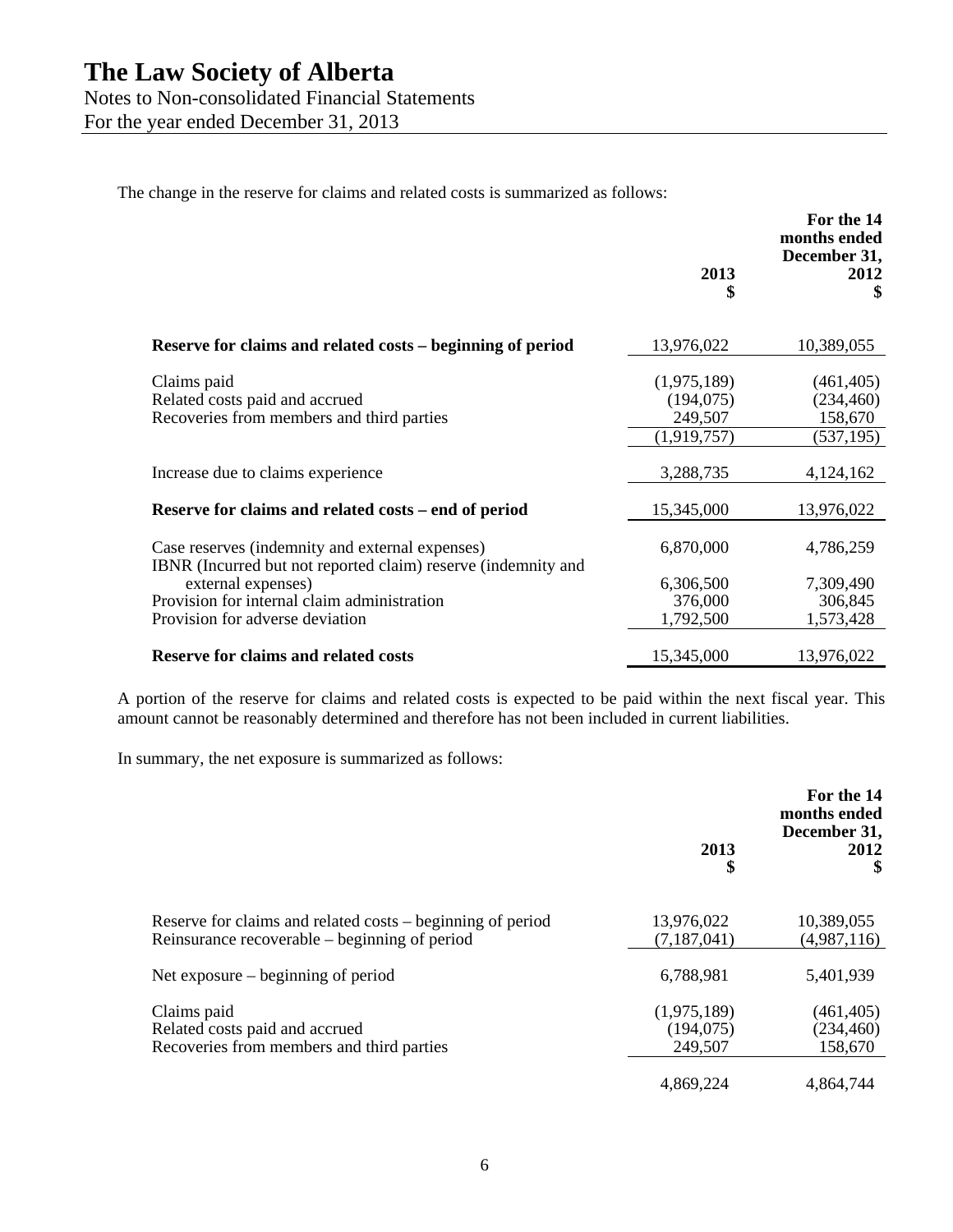Notes to Non-consolidated Financial Statements For the year ended December 31, 2013

| Provision for claims and related costs                                                          | 1,335,776                 | 1,924,237                 |
|-------------------------------------------------------------------------------------------------|---------------------------|---------------------------|
| Net exposure $-$ end of period                                                                  | 6,205,000                 | 6,788,981                 |
| Reserve for claims and related costs – end of period<br>Reinsurance recoverable – end of period | 15,345,000<br>(9,140,000) | 13,976,022<br>(7,187,041) |
| Net exposure $-$ end of period                                                                  | 6,205,000                 | 6,788,981                 |

The discount rate applied by the actuary at December 31, 2013 is  $3.46\%$  (2012 – 3.15%). The undiscounted reserve balance at December 31, 2013 is \$15 million (2012 – \$13.4 million).

Claims which took place prior to March 10, 1986 and reported by March 10, 1987 are insured by a \$15,000,000 bond, with a \$250,000 deductible. Claims occurring after March 10, 1986 and before November 1, 1997 are not insured by bond coverage. Effective November 1, 1997, the Society purchased an indemnity bond of \$2,000,000 with a \$1,000,000 deductible. Effective November 1, 2001, the Society purchased an indemnity bond of \$10,000,000 with a \$1,000,000 deductible. Effective November 1, 2007, the Society purchased an indemnity bond of \$10,000,000 with a \$1,500,000 deductible.

#### **7 Capital lease obligation**

The Society's capital lease obligation is as follows:

 $\mathcal{S}$ 

2014 33,527

Interest expense incurred on the lease for the year amounted to \$4,274 (for the 14 months ended December 31, 2012 - \$10,239) at an annual interest rate of 8%.

#### **8 Restricted funds**

#### **Contingency reserve**

The Contingency reserve is for future liabilities that may arise as a result of significant adverse claims experience. In the current period, revenue exceeded expenses and management fees of the Assurance Fund by \$406,941 and this amount was, therefore, added to the reserve (for the 14 months ended December 31, 2012 – expenses and management fees exceeded revenue by \$416,138).

#### **Scholarship reserve**

In the current period, revenue exceeded expenses by \$125,622 and this amount was, therefore, added to the reserve (For the 14 months ended 2012 – \$107,941).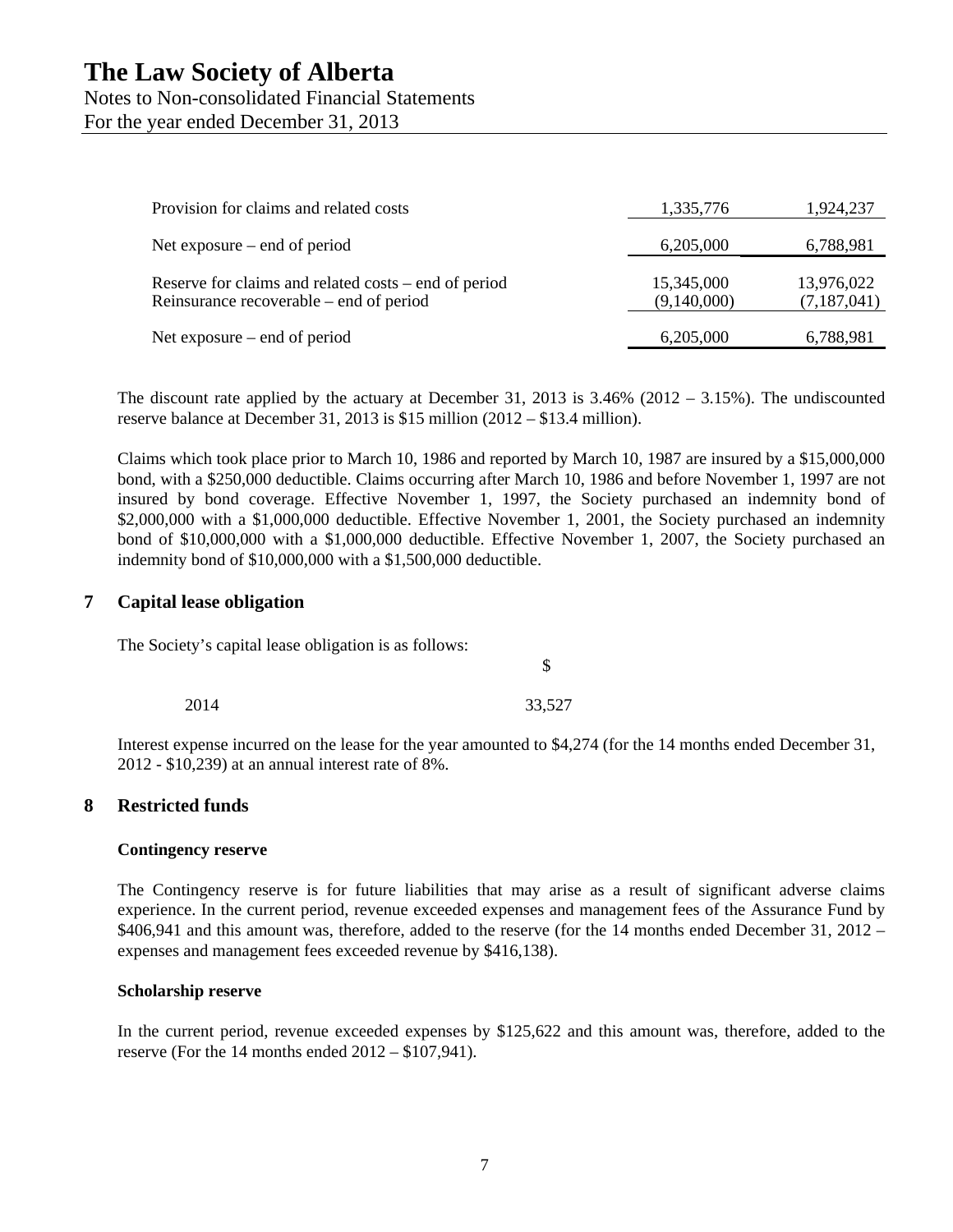Notes to Non-consolidated Financial Statements For the year ended December 31, 2013

# **9 Pension plan**

#### **a) Pension plan payable**

|                                                          | 2013<br>S          | 2012<br>\$         |
|----------------------------------------------------------|--------------------|--------------------|
| Pension accrued liability<br>Supplemental plan liability | 405,042<br>858,575 | 197,741<br>653,728 |
|                                                          | 1,263,617          |                    |
|                                                          |                    | 851,469            |

The Society provides a non-contributory defined benefit pension plan to eligible management employees based on earnings and years of service. On advice of the actuary as of December 31, 2013, the details of the pension plan are as follows:

|                                                  | 2013<br>\$ | For the 14<br>months ended<br>December 31,<br>2012<br>\$ |
|--------------------------------------------------|------------|----------------------------------------------------------|
| Reconciliation of fair value of plan assets      |            |                                                          |
| Fair value of plan assets – beginning of period  | 2,602,368  | 2,521,142                                                |
| Society contributions during period              | 69,896     | 259,367                                                  |
| Actual return on plan assets                     | 565,084    | 302,152                                                  |
| Less benefits paid during period to retirees     | (168, 519) | (480, 293)                                               |
| Fair value of plan assets – end of period        | 3,068,829  | 2,602,368                                                |
| Reconciliation of the accrued benefit obligation |            |                                                          |
| Accrued benefit obligation – beginning of period | 3,662,261  | 3,476,135                                                |
| Current service cost                             | 114,208    | 153,504                                                  |
| Interest on accrued benefit obligation           | 139,952    | 181,649                                                  |
| Actuarial (loss) gain during period              | (69,248)   | 331,266                                                  |
| Less benefits paid during period to retirees     | (168, 519) | (480, 293)                                               |
| Accrued benefit obligations – end of period      | 3,678,654  | 3,662,261                                                |
| <b>Plan deficit</b>                              | (609, 825) | (1,059,893)                                              |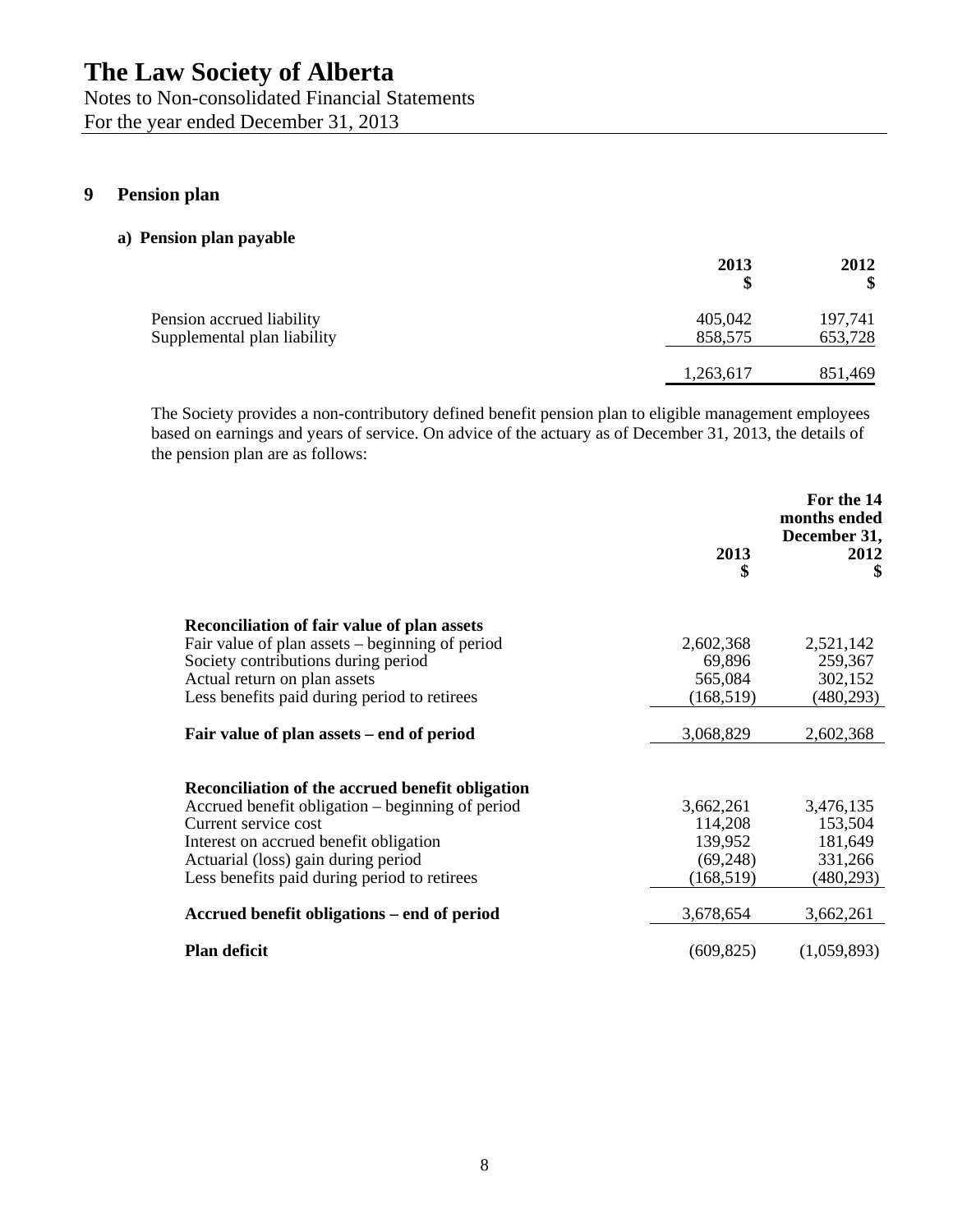Notes to Non-consolidated Financial Statements

For the year ended December 31, 2013

|                                                    | 2013<br>\$ | For the 14<br>months ended<br>December 31,<br>2012<br>\$ |
|----------------------------------------------------|------------|----------------------------------------------------------|
| <b>Pension cost</b>                                |            |                                                          |
| Current service cost                               | 114,208    | 153,504                                                  |
| Interest cost on accrued benefit obligation        | 139,952    | 181,649                                                  |
| Expected return on plan assets                     | (146, 801) | (168, 748)                                               |
| Amortization of transitional obligation            |            |                                                          |
| Amortization of net actuarial losses               | 169,838    | 139,769                                                  |
| Pension cost recognized during period              | 277,197    | 306,174                                                  |
| <b>Accrued benefit asset</b>                       |            |                                                          |
| Beginning balance – Accrued benefit liability      | (197,741)  | (150, 934)                                               |
| Plus contributions in the period                   | 69,896     | 259,367                                                  |
| Less pension cost recognized during period         | (277, 197) | (306, 174)                                               |
| <b>Ending balance – Accrued benefit liability</b>  | (405, 042) | (197,741)                                                |
|                                                    |            |                                                          |
| <b>Reconciliation of accrued benefit liability</b> |            |                                                          |
| Funded status (plan deficit)                       | (609, 825) | (1,059,893)                                              |
| Unamortized net actuarial loss                     | 204,783    | 862,152                                                  |
|                                                    |            |                                                          |
| <b>Accrued benefit liability</b>                   | (405, 042) | (197, 741)                                               |

#### **Plan assets**

The plan assets are invested in a variety of financial instruments from money market to primarily a mix of fixed income and equity securities.

| Fixed income              | 31%   |
|---------------------------|-------|
| Foreign equities          | 46%   |
| Canadian equity           | 19%   |
| Cash and cash equivalents | 4%    |
|                           | 100\% |

#### **Assumptions**

The actuary used the following rates in their calculations:

|                                                                                   | 2013           | 2012           |
|-----------------------------------------------------------------------------------|----------------|----------------|
| Discount rate $-$ beginning of period                                             | 3.85%          | 4.70%          |
| Discount rate $-$ end of period                                                   | 4.65%          | 3.85%          |
| Expected long-term rate of return on plan assets<br>Rate of compensation increase | 5.75%<br>3.50% | 5.75%<br>3.50% |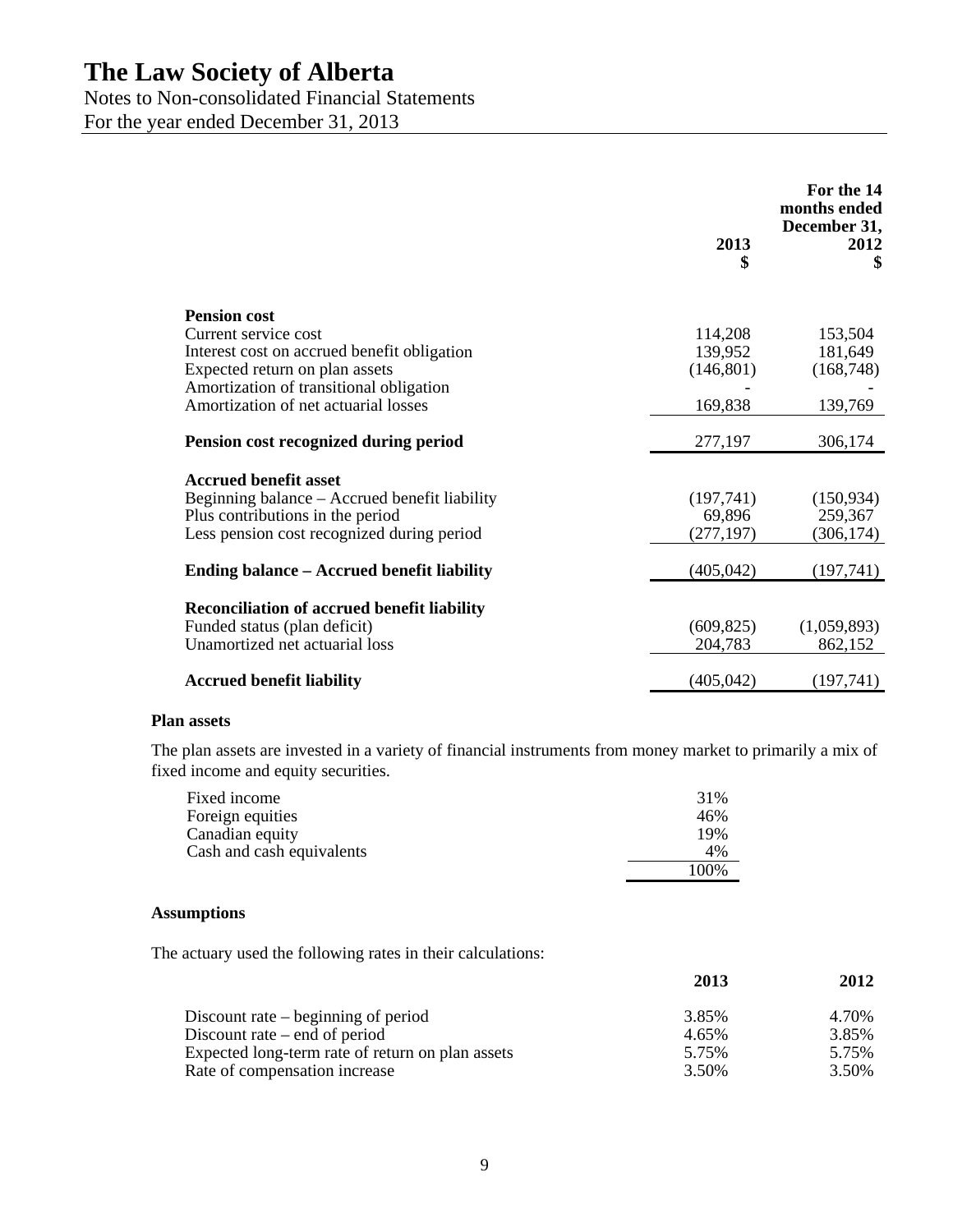For the year ended December 31, 2013

#### **b) Supplemental Retirement Plan**

The Society provides to eligible management employees a non-funded Supplemental Retirement Plan (SRP). The SRP is based on earnings and years of service, and has been implemented to top-up the pension payments for those that are above the Canada Revenue Agency maximum.

|                                                                | 2013<br>\$             | For the 14<br>months ended<br>Dec 31, 2012 |
|----------------------------------------------------------------|------------------------|--------------------------------------------|
| Reconciliation of the accrued benefit obligation               |                        |                                            |
| Accrued benefit obligation – beginning of period               | 1,139,865              | 883,470                                    |
| Current service cost                                           | 58,930                 | 45,943                                     |
| Interest on accrued benefit obligation                         | 44,518                 | 47,210                                     |
| Actuarial loss during period                                   | 35,195                 | 254,185                                    |
| Less benefits paid during period for retirees                  | (26,050)               | (90, 943)                                  |
| Accrued benefit obligation – end of period                     | 1,252,458              | 1,139,865                                  |
| <b>Pension cost</b>                                            |                        |                                            |
| Current service cost                                           | 58,930                 | 45,943                                     |
| Interest cost on accrued benefit obligation                    | 44,518                 | 47,210                                     |
| Amortization of net actuarial losses                           | 127,449                | 63,382                                     |
| Pension cost recognized during period                          | 230,897                | 156,535                                    |
| <b>Accrued benefit liability</b>                               |                        |                                            |
| Beginning balance – accrued benefit liability                  | (653, 728)             | (588, 136)                                 |
| Plus contributions in the period                               | 26,050                 | 90,943                                     |
| Less pension cost recognized during period                     | (230, 897)             | (156, 535)                                 |
| <b>Ending balance – Accrued benefit liability</b>              | (858, 575)             | (653, 728)                                 |
|                                                                |                        |                                            |
| <b>Reconciliation of accrued benefit liability</b>             |                        |                                            |
| Funded status (plan deficit)<br>Unamortized net actuarial loss | (1,252,458)<br>393,883 | (1, 139, 865)<br>486,137                   |
|                                                                |                        |                                            |
| <b>Accrued benefit liability</b>                               | (858, 575)             | (653, 728)                                 |
|                                                                |                        |                                            |

## **10 Commitments**

The Society is committed to leased office space and equipment, excluding equipment under capital leases, for various periods up to the year 2021. In addition, the Society has annual funding commitments to related notfor-profit organizations. Future minimum lease payments and funding commitments are as follows:

 $\mathbf{r}$ 

|      | D         |
|------|-----------|
| 2014 | 4,305,571 |
| 2015 | 2,687,414 |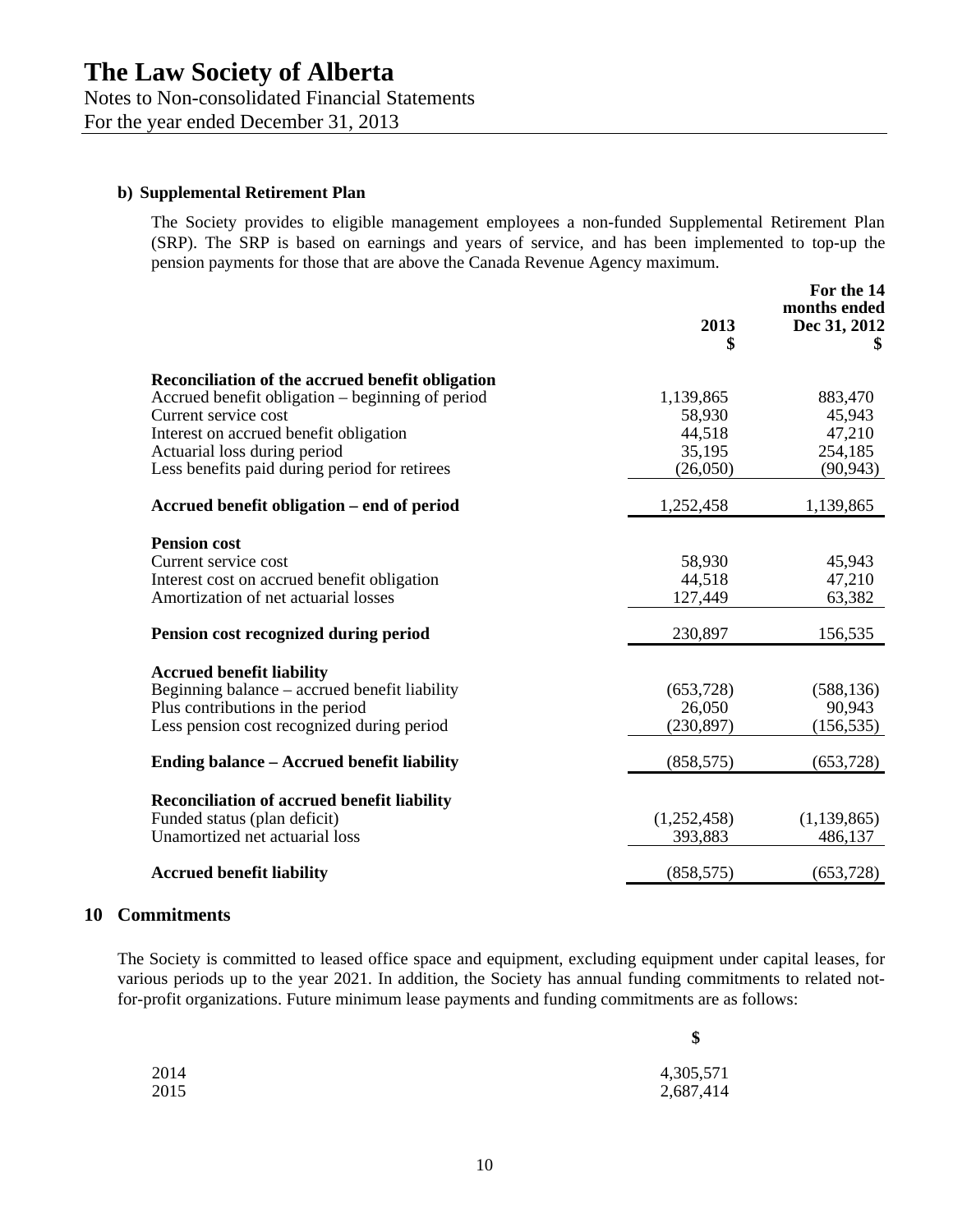Notes to Non-consolidated Financial Statements For the year ended December 31, 2013

| 2016                | 2,161,964 |
|---------------------|-----------|
| 2017                | 2,202,950 |
| 2018 and thereafter | 5,124,044 |

#### **11 Related party transactions**

The Alberta Lawyers Insurance Association (the "Association") was incorporated on June 6, 1988 under Part 9 of the Companies Act of Alberta, chapter C-21, RSA 2000. On January 30, 2006, the Association was converted from a company limited by guarantee to a company limited by shares. As a result of this conversion, share capital of \$20 was issued representing four common shares; three shares issued to the Society and one share issued to the person from time to time holding the office of Executive Director of the Society, as bare trustee for the Society. The Association is a wholly-owned subsidiary of the Society.

The Association administers a program under which active members of the Society in private practice have mandatory coverage for errors and omissions of \$1,000,000 per occurrence, with a limit of \$2,000,000. The Association is a member of Canadian Lawyers Insurance Association (CLIA), a reciprocal insurance exchange which provides for group coverage subject to premiums and other assessments that may arise from the agreement with CLIA. The Association meets the qualifications of a non-profit organization as defined by the Income Tax Act and, as such, is exempt from taxes.

The Society does not consolidate, in its financial statements, the results of the Association. A summary of the Association's financial information for the year ended December 31, 2013 is as follows:

|                                                                              | 2013<br>\$               | For the 6<br>months ended<br>Dec 31, 2012<br>\$ | For the<br>year ended<br>June 30, 2012<br>\$<br>(unaudited) |
|------------------------------------------------------------------------------|--------------------------|-------------------------------------------------|-------------------------------------------------------------|
| Assets                                                                       | 117,870,456              | 110,190,881                                     | 115,421,349                                                 |
| Liabilities                                                                  | (78, 872, 269)           | (76, 177, 923)                                  | (82, 948, 512)                                              |
| Net assets                                                                   | 38,998,187               | 34,012,958                                      | 32,472,837                                                  |
| Revenue                                                                      | 29,334,501               | 13,855,857                                      | 24,376,120                                                  |
| Expenses                                                                     | (29,095,924)             | (12, 376, 916)                                  | (28,087,126)                                                |
| Excess (deficiency) of revenue over expenses before the<br>following:        | 238,577                  | 1,478,941                                       | (3,711,006)                                                 |
| Unrealized gain on fair market value of investments                          | 4,746,652                | 61,180                                          | 319,019                                                     |
| Excess (deficiency) of revenue over expenses                                 | 4,985,229                | 1,540,121                                       | (3,391,987)                                                 |
| Cash flows from Operating Activities<br>Cash flows from Investing Activities | (5,676,681)<br>1,140,130 | (3,734,659)<br>(2, 141, 353)                    | 1,472,859<br>1,883,814                                      |
| (Decrease) increase in cash and cash equivalents                             | (4, 536, 551)            | (5,876,012)                                     | 3,356,673                                                   |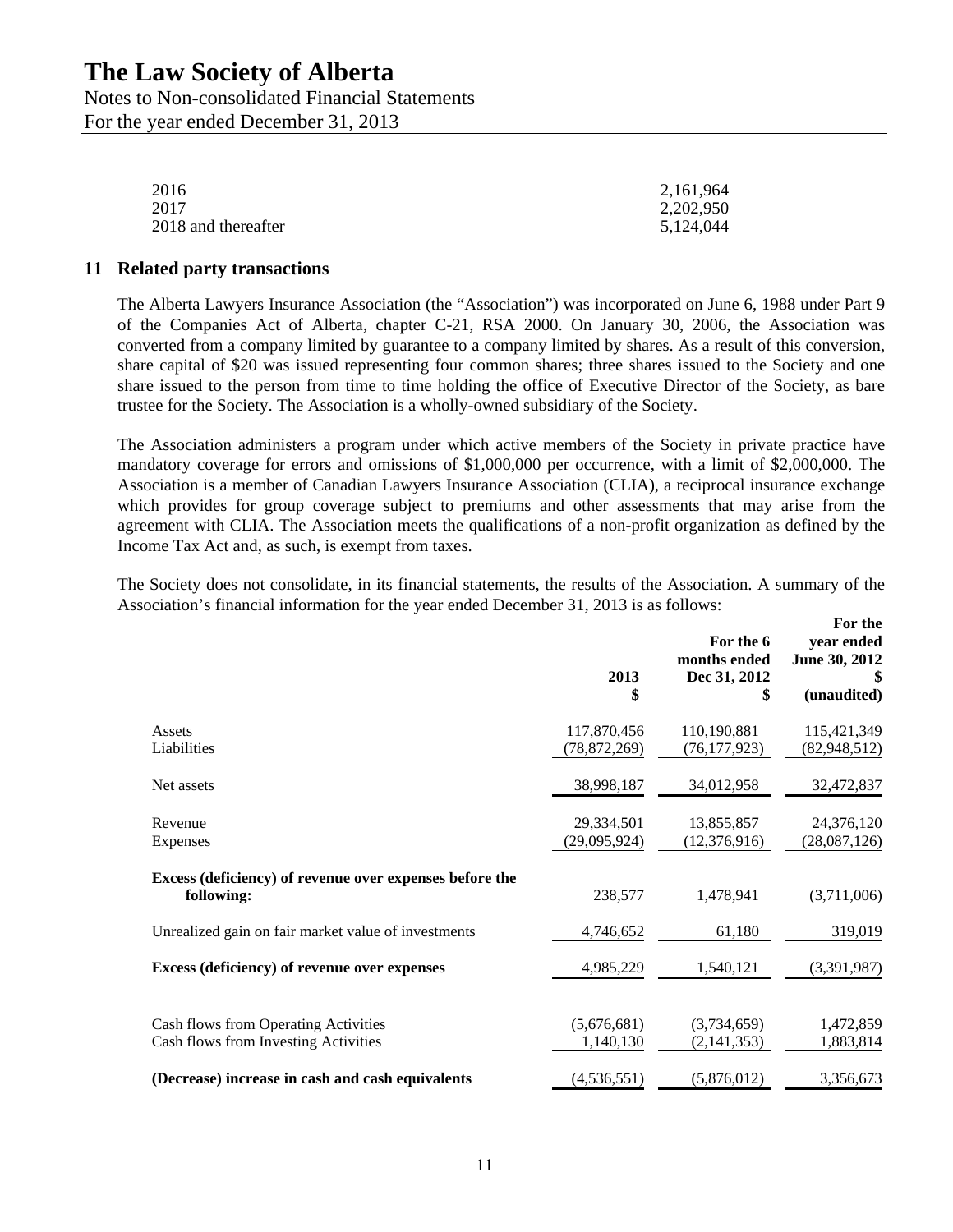For the year ended December 31, 2013

During the twelve months ended December 31, 2013, the Society received from the Association an amount of \$1,692,000 (for the 14 months ended December 31, 2012 – \$1,582,000) for management fees. As at December 31, 2013, an amount of  $$86,133$  (2012 –  $$17,429$ ) was due to the Association and is non-interest bearing and due on demand. These transactions are in the normal course of operations and are measured at the exchange amount which is the amount of consideration established and agreed to by the related parties.

The elected Benchers of the Law Society include members drawn from law firms across the province. These law firms may at times be engaged by the Society in the normal course of business. During the twelve months ended December 31, 2013, expenses of \$155,292 (for the 14 months ended December 31, 2012 - \$192,434) were incurred with these law firms. The Benchers are not involved in the retention of these firms.

## **12 Financial instruments**

#### **Interest rate risk**

The Society is exposed to interest rate risk on its investments. The Society manages the interest rate risk on fixed income bonds through the use of an investment manager who is guided by the Statement of Investment Policies and Goals to mitigate interest rate risk.

Treasury bills have a maturity date within a year of the balance sheet date and bear an interest rate of 0.88% to 0.90%. Included in investments are fixed income bonds in the amount of \$7,208,575. The maturity dates and interest rates are as follows:

| Maturity date from balance sheet date                                                          | 2013<br>Range                                         | 2013<br><b>Interest rate Market value</b> | 2012<br>Range                                         | 2012<br><b>Interest rate Market value</b><br>\$ |
|------------------------------------------------------------------------------------------------|-------------------------------------------------------|-------------------------------------------|-------------------------------------------------------|-------------------------------------------------|
| Within five years<br>Greater than five years but less than ten years<br>Greater than ten years | $1.33 - 4.80\%$<br>$2.65 - 5.68\%$<br>$2.50 - 4.70\%$ | 2,758,767<br>2,799,655<br>1,650,153       | $1.34 - 4.85\%$<br>$2.65 - 5.68\%$<br>$1.50 - 4.70\%$ | 3,053,481<br>2,619,848<br>1,780,403             |
|                                                                                                |                                                       | 7,208,575                                 |                                                       | 7,453,732                                       |

#### **Price risk**

The investments of the Society are subject to price risk because changing interest rates impact the market value of the fixed rate investments, general economic conditions affect the market value of equity investments and currency exchange rates impact the market value of the investments denominated in currencies other than the Canadian dollar. The risk is mitigated through the use of an investment manager for the long-term portfolio investments and by investing other funds in short term fixed rate products with high credit ratings.